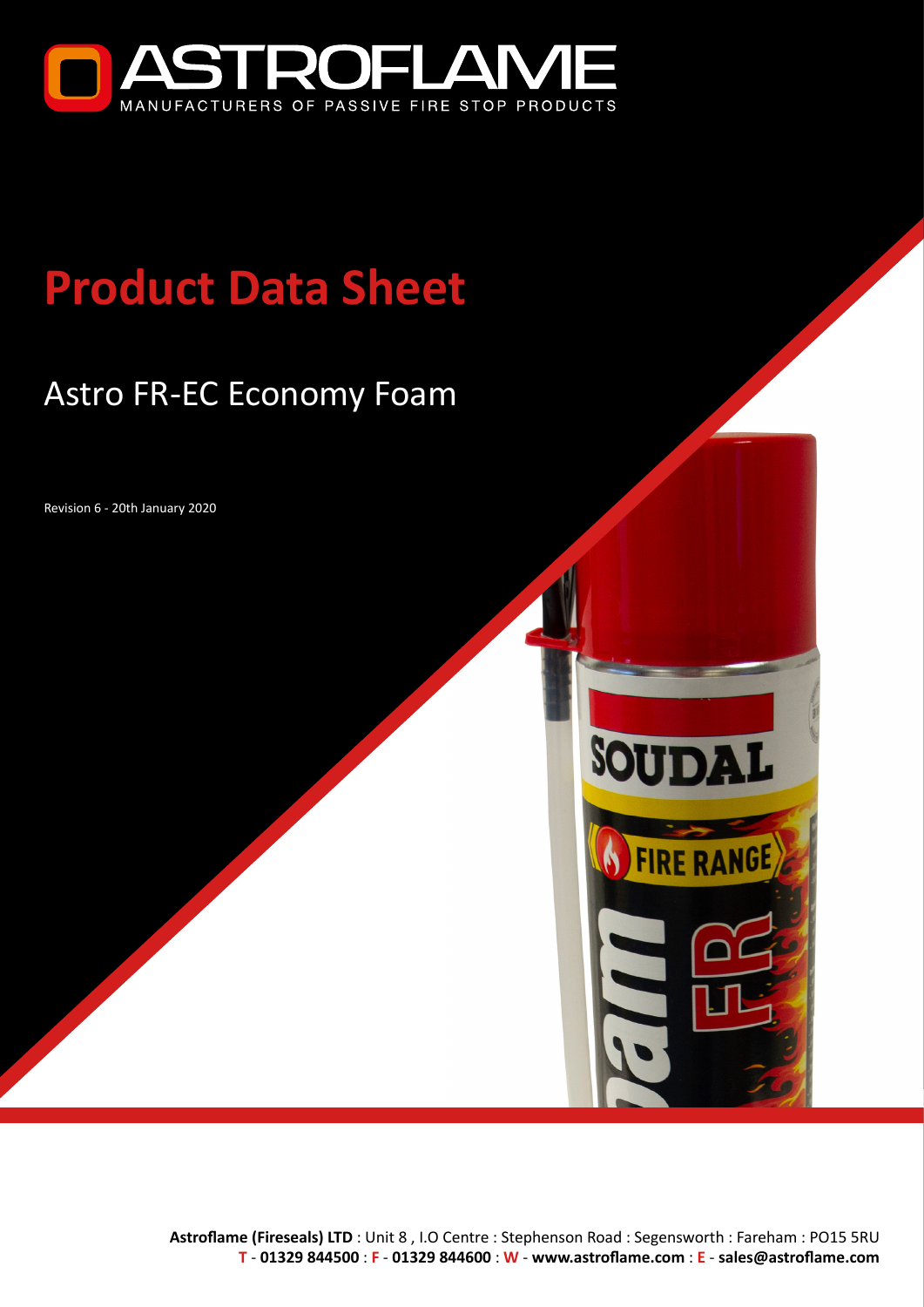

### **Astro FR-EC Economy Foam**

#### **Fire Rated Foam**

- Ready to use PU foam in a 750ml can.
- Fire retardant up to 240 minutes.
- Tested in accordance with EN1366-4 : 2006.
- Efficient seal against smoke and gas.
- Excellent adhesion on most construction substrates.
- High bonding strength.
- Very good filling characteristics.
- Excellent stability: no shrink or post expansion.
- Cured foam can be overpainted.



#### Product Description

#### **Note: This product is fire rated but is not intumescent.**

A one-component, self-expanding, ready to use polyurethane foam that uses 'green' propellants, harmless to the ozone layer and without greenhouse gas effects. It has a fire rating of up to 240 minutes (tested according EN1366-4).

• Typical use in linear joint seals.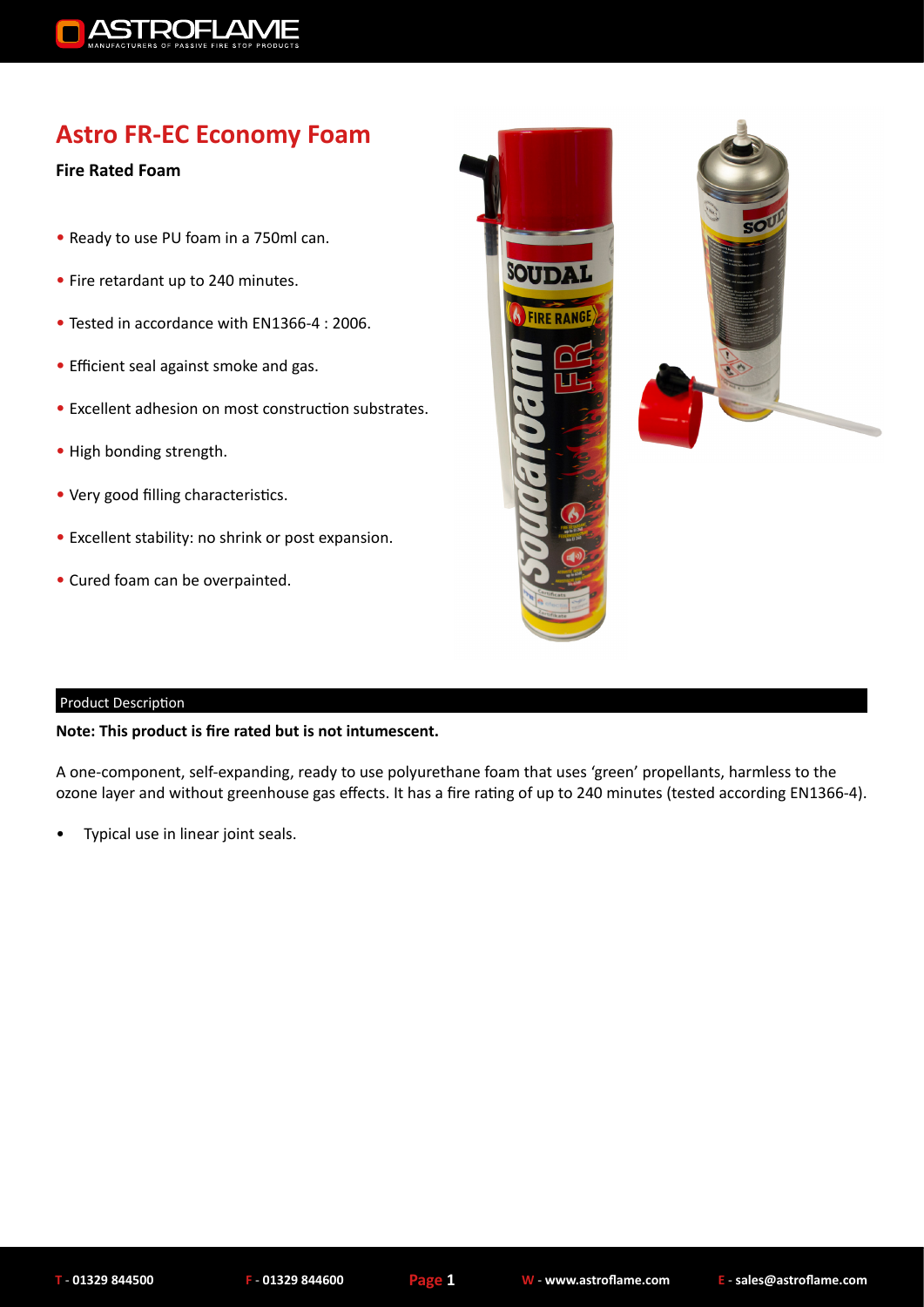#### Properties & Specification

| <b>Base</b>                                 | Polyurethane                                               |  |
|---------------------------------------------|------------------------------------------------------------|--|
| Consistency                                 | Stable foam                                                |  |
| Curing system                               | Moisture-cure                                              |  |
| Skin formation - $(20^{\circ}C/65 \% R.H.)$ | Ca 8 minutes                                               |  |
| Drying time - (20°C/65 % R.H.)              | Tackfree after 25min.                                      |  |
| Curing rate - (20°C/65 % R.H.)              | 2 hr for a 30 mm bead                                      |  |
| Yield                                       | 1000 ml yields 25-40 Lcured foam when extruded in<br>beads |  |
| <b>ShrinK</b>                               | None                                                       |  |
| Postexpansion                               | None                                                       |  |
| Colour                                      | Light Red                                                  |  |
| Cellular structure                          | >70 % closed cells                                         |  |
| Specific gravity                            | Ca. 25 kg/m <sup>3</sup> extruded, fully cured             |  |
| Temperature resistance                      | -40°C to +90°C when cured                                  |  |

Product Availability

Sold in 750 ml pressurised canisters individually or boxes of 12.

Shelf life is 9 months in unopened packaging in a cool and dry storage place at temperatures between +5°C and +25

| Product Code | <b>Product Description</b> | Size  |
|--------------|----------------------------|-------|
| AFFRECFOAM   | Astro FR-EC Economy Foam   | 750ml |

#### To Order & Specify

Please contact us and quote the following information - Quantity / Product Code / Product Description / sizes Typical example:- 10 / AFFRECFOAM / Astro FR-EC Economy Foam / 750ml

>> Tel: [01329 844 500](tel:01329844500) or >> Email: sales@astroflame.com

#### Application

Shake the aerosol can for at least 20 seconds. Moisten surfaces with a water sprayer prior to application. Fill holes and cavities for 65 %, as the foam will expand.

Repeat shaking regularly during application. If you have to work in layers repeat moistening after each layer.

Fresh foam can be removed using Soudal Foamcleaner or acetone. Cured foam can only be removed mechanically.

Working temperature 5°C to 40°C. (20°C-25°C recommended)

Cured PU-foam must be protected from UV radiation by painting or applying a top layer of sealant (silicone, MS Polymer, acrylic and PU sealant)